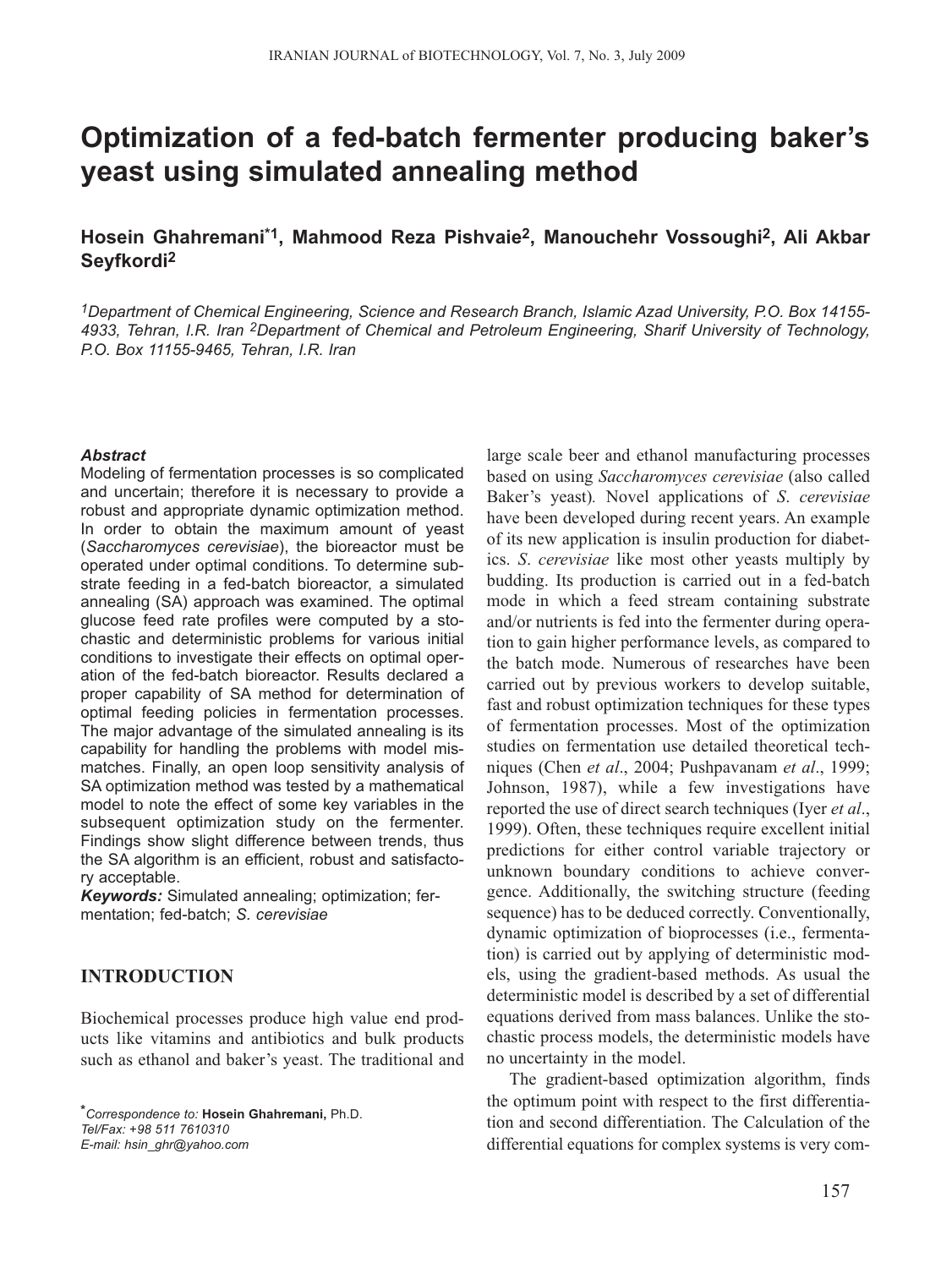plicated and sometimes becomes impossible. Common techniques that are based on mathematical optimization include Greens theorem and Pontryagins' maximum principle. These methods have, however, limitations concerning the number of control variables and constraint handling and model complexity. The gradientbased algorithm may also get trapped at a local optimum in nonlinear systems and this is a major disadvantage of such optimization algorithms. One of the main advantages of the presented optimization approach (SA) is its ability to optimize a non-differentiable complex model. (Ronen *et al*., 2002).

The feeding profile of a fed-batch process was determined using a non-gradient base optimization approach. This kind of optimization is very effective on complex systems, but need extensive computational calculation (Modak, 1988).

Due to the lake of an exact mathematical model for the fermentation processes, the use of the artificial intelligence based optimization techniques is needed. Genetic Algorithm (GA), neural network, fuzzy logic and evolutionary algorithms such as simulated annealing are some of intelligent methods which belong to this class of optimization methods. The recent researches on the optimization problems are performed by applying of the intelligent techniques. The results showed that there are good agreement between the experimental data and those obtained from the intelligent techniques. (Cheng and Wang, 2008; Valencia *et al*., 2007; Renard *et al*., 2006; Faber *et al*., 2005; Ronen *et al*., 2002; Hirafuji and Hagan, 2000; RAO *et al*., 1996).

In the present study, a developed optimization method is proposed for prediction of dynamic behavior of bioreactor.

#### **Numerical aspect**

*Simulated annealing algorithm*: SA is a strong random searching method which was first applied in difficult optimization problems by Kirkpatrick and coworkers in 1982, but this idea was first inspired by Metropolis *et al*., in 1953 who involved in publishing industry. SA, which analogizes annealing processes of liquids and metals to the minimization of an objective function, is based on the first law of thermodynamics. Considering a liquid metal is cooled with low speed to crystallize regularly and reaches to the minimum level of energy; this method is called "annealing cooling". However, if frozen melted solid is made by fast cooling then it has not the optimum energy level. (Corana *et al*., 1999). A Boltzmann distribution (Pr) for the relationship between temperature *T* and decides energy *E* was assumed as the following equation:

$$
\Pr(E) = \frac{1}{Z(T)} \exp(-\frac{E}{k_B T})
$$
\n(1)

where  $K_B = 1.380650 \times 10^{-23}$  m<sup>2</sup>kgs<sup>-2</sup>k<sup>-1</sup> is the Boltzmann constant, and *Z*(*T*) is normalization factor, respectively.

The value of Pr is high at the beginning of simulation and it is decreases while going on the simulation due to the effect of a positive parameter which is named annealing temperature. Hence, the theoretic



**Figure 1.** Basic flowchart of simulated annealing (Faber *et al*., 2005).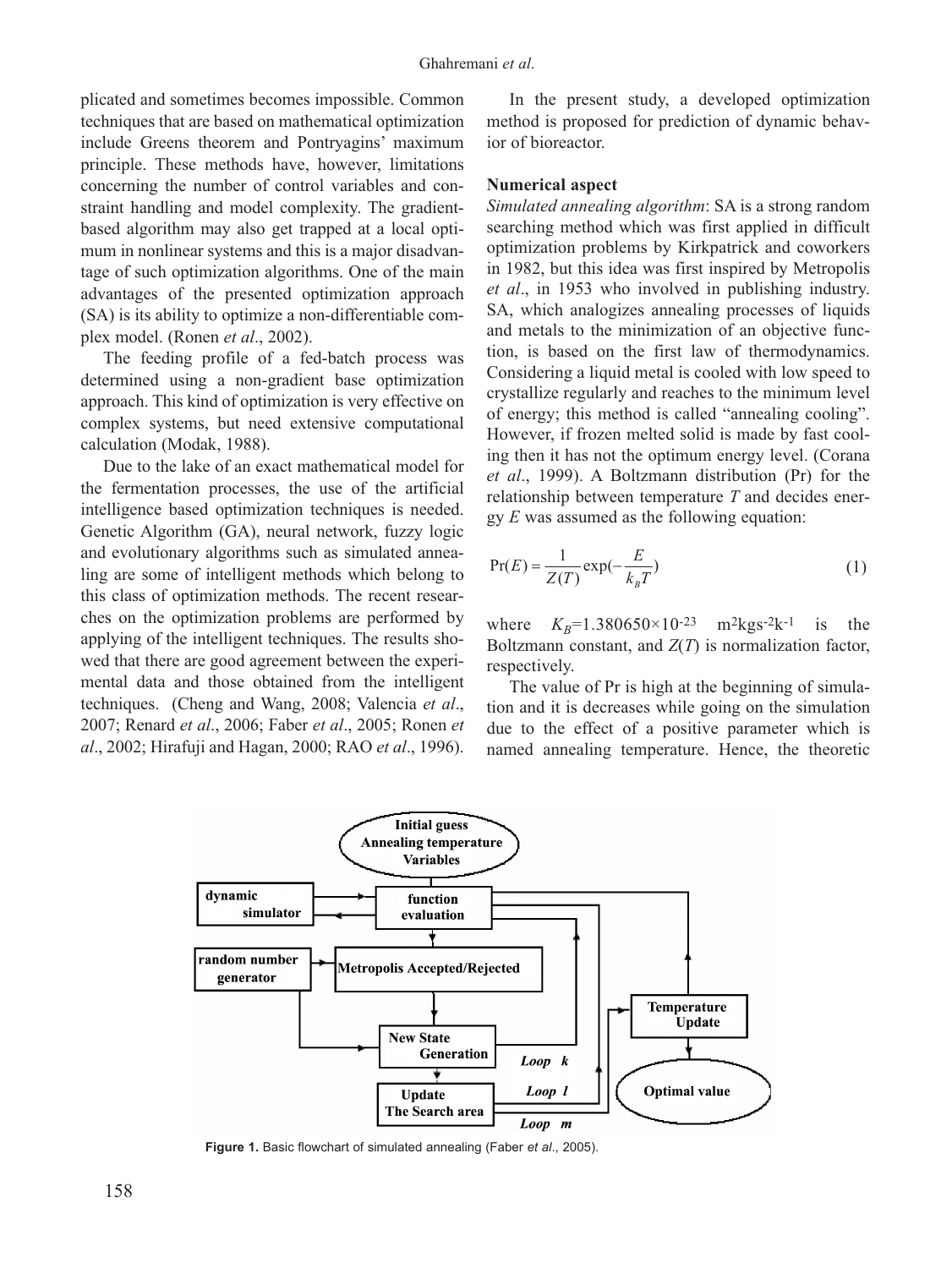point of view predicts that SA method is able to overcome the local optimum traps and find out the global optimum by this parameter changing. The basic structure of the simulated annealing method is illustrated in Figure 1. According to this flowchart a computer program was designed in this research. The case that has been optimized is a continuous and one dimensional optimization problem. By having initial guesses for state  $x^{k=0}$  and initial annealing temperature  $T_A^{m=0}$  the quantity of the objective function  $\varphi^k$  is evaluated. With the following equation amount of new state  $x^{-k+1}$  will be calculated stochastically by using a random number *r* in the neighborhood with radius of  $\Delta S^l$  (current step size) around:

$$
x^{-k+1} = x^k + r \Delta S^l \qquad \forall r \in [-1, 1]
$$
 (2)

The acceptance condition for the new state  $x^{k+1}$  as an optimal value is its application regarding to the previous amount of  $x^{-k+1}$  in the following inequality:

$$
\varphi\left(x^{-k+1}\right) \leq \varphi\left(x^{k+1}\right) \to x^{k+1} = x^{-k+1} \tag{3}
$$

Otherwise, the probability of accepting  $x^{-k+1}$  as a new state *xk*+1 is given by the *Metropolis criterion*:

$$
\exp\left(-\frac{\varphi(x^{-k+1})-\varphi(x^{k+1})}{k_B T_A^m}\right) \ge \hat{p} \tag{4}
$$

Where  $\hat{p}$  is a random number between [0, 1] and *TA m* is current annealing temperature. Steps with an increasing objective function are called *up-hill steps*. The procedure proceeds within the *inner loop* until a given number of evaluation cycles  $N_k$  have been made.

The step length (i.e., search area) is considered as an adjustable parameter in the *outer loop*. During the progression of the algorithm, the step size is decreased in order to contain the search region around the current value of the objective (Faber *et al*., 2005).

The SA algorithm chooses the step size so that the *q* ratio near to 0.5 (*q*-ratio is defined as the accepted to evaluate steps). The high q-ratio is so high it means that having long unnecessary computations. On the other hand, small *q*-ratio could only result in local optimum (Feehery and Barton, 1998).

As temperature  $T_A$  decreases, less deteriorated objective functions are accepted by leading to a smaller acceptance ratio *q*, resulting in the decreasing of the step length. There are many approaches for adjusting the step length; here is a simple but efficient method (Corana *et al*., 1987):

$$
\Delta s^{l+1} = \begin{cases} \Delta s^{0} \left( 1 + c \frac{q - 0.6}{0.4} \right) & \text{if } q > 0.6\\ \Delta s^{0} & \text{if } 0.4 \le q \le 0.6\\ \Delta s^{0} \left( 1 + c \frac{0.4 - q}{0.4} \right)^{-1} & \text{if } q < 0.4 \end{cases}
$$
(5)

The parameter *c* which controls the step variation is usually set to 1. In the SA algorithm, the temperature is decreased after a number of step length adjustments *Nl* completing a "*Markov chain*" in the outer loop *m*. It is supposed the optimal state which is found at the current temperature. Multiplying the actual temperature with a constant factor is the simplest way to decrease the temperature (Farber *et al*., 2005):

$$
T_A^{m+1} = \alpha T_A^m \qquad 0 < \alpha < 1 \tag{6}
$$

The computation is now restarted and preceded with the current optimal state  $x_{opt}$  and the temperature which has been updated. In this project work, the stopping (convergence) criterion is that the difference between the last  $N_{\epsilon}$  steps and the actual optimum  $x_{\text{opt}}$ is less than a problematic specific factor *ε*:

$$
\left|\varphi\left(x^{-k-i}\right) - \varphi\left(x^{opt}\right)\right| \geq \varepsilon \qquad \qquad i = 0, \, \dots, \, N_{\varepsilon} - 1 \tag{7}
$$

It is possible that this stopping criterion is solved before the convergence achievement and then additional convergence information should be checked. The annealing temperature and the step length are also considered in this work (Farber *et al*., 2005):

$$
T_a^k \le \varepsilon_T
$$
  

$$
\Delta s^k \le \varepsilon_s
$$
 (8)

*Bioreactor model*: Models are the key components of many advanced optimal control problems. Process operation, scheduling, optimization, and control all include a model in explicit or implicit form (Modak, 1988). The considered process in this study is a fedbatch bioreactor growing *S*. *cerevisiae* on glucose as a carbon source. The selected model unlike some models which have been previously used to describe fedbatch baker's yeast fermentation has no detailed representation of the cellular level growth process (Modak and Lim, 1987; Dutta *et al*., 2005). The growth process in these models is described by lumped, unstructured representation in which the biological components are evaluated by a single variable, the specific growth rate.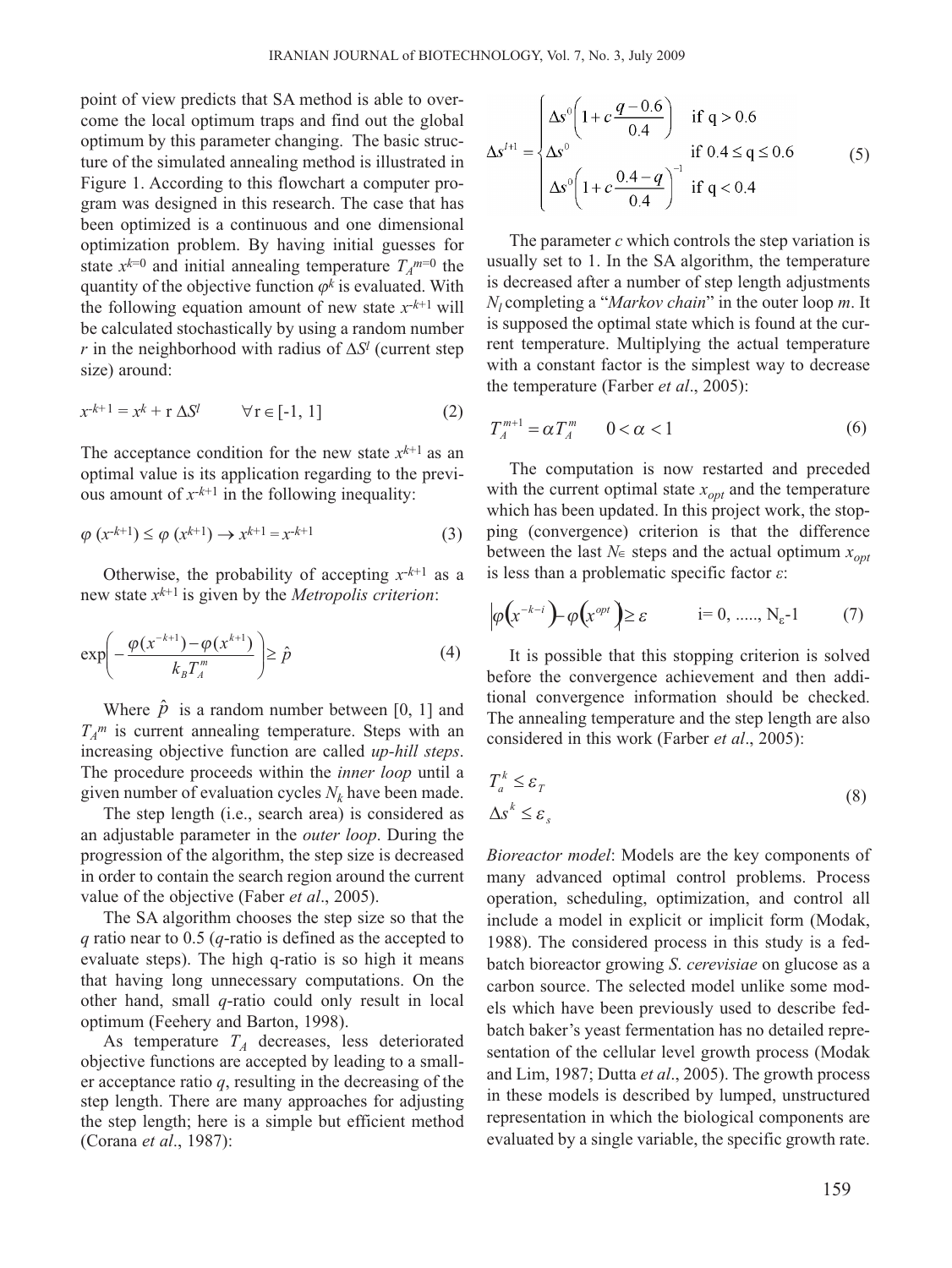|  |  |  |  |  | <b>Table 1.</b> Metabolism basic expressions. |
|--|--|--|--|--|-----------------------------------------------|
|--|--|--|--|--|-----------------------------------------------|

| General specific growth rate      | $\mu = \mu_G + \mu_F$                              |
|-----------------------------------|----------------------------------------------------|
| Specific growth rate on glucose   | $\mu_G = (K_1 G + K_2 G^2)/(k_3 + k_4 G + G^2)$    |
| Specific growth rate on ethanol   | $\mu_F = k_5 E/(K_6 + K_6 \delta + E)/(1 + K_6 E)$ |
| Fraction of glucose               | $R(G) = (1 + K9Gn)/(K10 + K9Gn)$                   |
| Specific glucose consumption rate | $\delta = \mu_{\alpha}/Y_{\nu}$                    |
| Specific ethanol production rate  | $\pi = Y_{X/F}F \delta R$                          |
| Specific ethanol consumption rate | $\eta = \mu_F / Y_{\chi/F}R$                       |
| Cellular yield                    | $Y_{r} = (1 - R)Y_{r} = RY_{r} = F$                |
|                                   |                                                    |

**Table 2.** Kinetic parameters used for simulation (Jayant moreshwar, 1988)*.*

| Stoichiometric                                   | Induction             |
|--------------------------------------------------|-----------------------|
| $Y_{X/G}$ <sup>R</sup> = 0.5435 g dw / g glucose | $K_{\rm o}$ = 20712.9 |
| $Y_{X/G}^F$ = 0.1776 g dw / g glucose            | $K_{10}$ = 100.0      |
| $Y_{X/F}$ <sup>R</sup> = 0.6250 g dw / g glucose | $n=2$                 |
| $Y_{E/G}F = 0.4590$ g dw / g glucose             |                       |
| Rate                                             | Repression            |
|                                                  |                       |
| $K_1 = 0.0747$                                   | $K_5 = 0.15$          |
| $K_2 = 0.476$                                    | $K_{\rm s} = 0.005$   |
| $K_3 = 0.0011$                                   | $K_7 = 0.591$         |
| $K_4 = 0.351$                                    | $K_{\rm B} = 1.43$    |

**Table 3.** Three different operation conditions.

| Initial Condition           |     |     |  |
|-----------------------------|-----|-----|--|
| Cell Mass $XV_0$ (gr)       |     |     |  |
| Glucose Concentration (q/l) | 0.5 | 0.5 |  |

The representative equations, as reported in literatures are:

$$
\frac{dX}{dt} = -\frac{F}{V}X + (\mu_G + \mu_E)X
$$
  
\n
$$
\frac{dG}{dt} = \frac{F}{V}(G_F - G) - \delta X
$$
  
\n
$$
\frac{dE}{dt} = -\frac{F}{V}E + (\pi - \eta)X
$$
  
\n
$$
\frac{dV}{dt} = F
$$
\n(9)

Where X, G, and E are the concentrations of cell mass, glucose, and ethanol, respectively. F is the volumetric feed rate; V, is the fermenter volume and  $G_F$  is the glucose feed concentration. The specific rates, μ*G*,  $\mu_E$ , δ, π, and η are summarized in Table 1. And kinetic parameters which were used in culture simulation are summarized in Table 2.

*Optimization of bioreactor*: Computing optimal feeding targets for the semi-batch process is an important factor in having an economical operation. However, the amount of ethanol may increase as an undesired by-product during fermentation, depending on the initial and operating conditions. According to the results of open loop simulation an increase in the ethanol concentration may occur if the feed rate of the substrate increases to achieve the maximum yield for final product as a biomass (*S*. *cerevisiae*). So the quantity and quality of the product deteriorates due to the formation of ethanol. On the other hand a slow feeding of glucose results in a longer operating time, but a lower amount of ethanol is produced and the cellular yield is increased. Therefore a profit function which weighs the amount of yeast in the operating cost is chosen for the optimization study. Generally, the biomass quantity (i.e., yeast), is the desired variable which should be maximized at the end of the fermentation. So, the objective function consists of only the biomass concentration in the simplest form. The optimization problem is made to determine the optimal glucose feed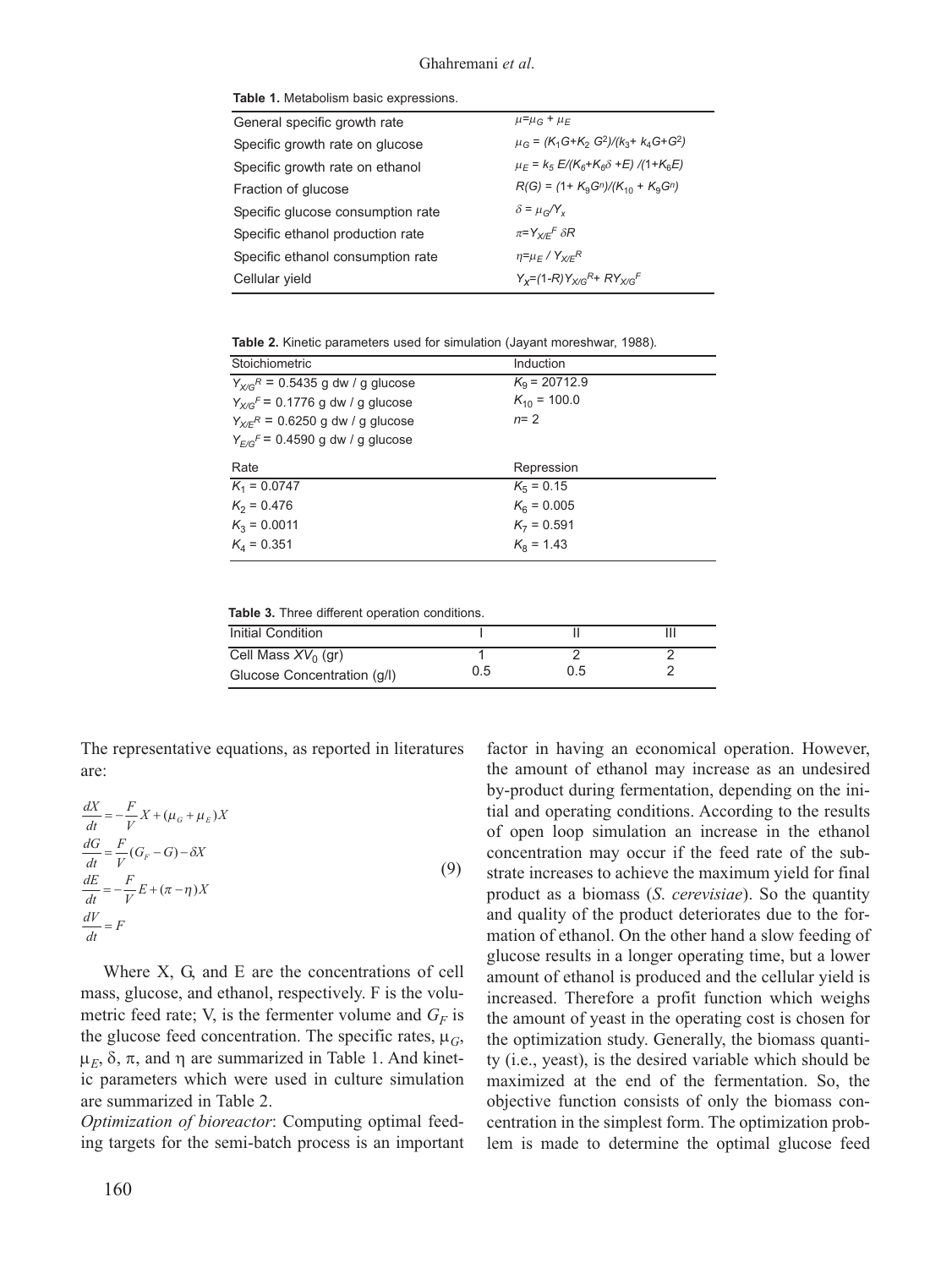| Number of time steps $N_T$ | 100  | Stopping criterion | 0.00001 |
|----------------------------|------|--------------------|---------|
| Maximum simulations        | 5000 | Step length factor |         |
| Initial SA-temperature     | 0.1  | $\epsilon_T$       | 0.0001  |
| Inner loops                | 5    | $\varepsilon_{ds}$ | 0.0001  |
| Outer loops                | 5    | $\alpha$           | 0.8     |

**Table 4.** Initializing parameters of SA.

rate, F (t). The objective function, IP (index of performance), is expressed as:

more than 1 lit/min at any time, so that:

$$
\max_{F(t)} (XV)_f \tag{b}
$$

With subscript *f* represents the final culture conditions and  $t_f$ , the final time (operating period) was chosen as 12 h (for comparison with previous investigations). In addition it is assumed that the system is constrained so that the reactor volume at the end of the batch is restricted to 5 l, which is an end-point constraint. Moreover, the feed-rate cannot be negative or

$$
V_0 \leq Volume \leq V_{max} \qquad (a)
$$
  
 
$$
0 \leq F \leq F_{max} \qquad (b)
$$
 (11)

The optimal feeding policy representing the best performance was computed for this system in three sets of initial and operation conditions which are given in Table 3. These sets of initial conditions were selected randomly for the computation algorithm so that the results were comparable to the referential results.



Figure 2. A: Accepted objective function in one instance of iteration (loop m). B, C, D: All of the accepted objective function for initial condition I, II and III respectively.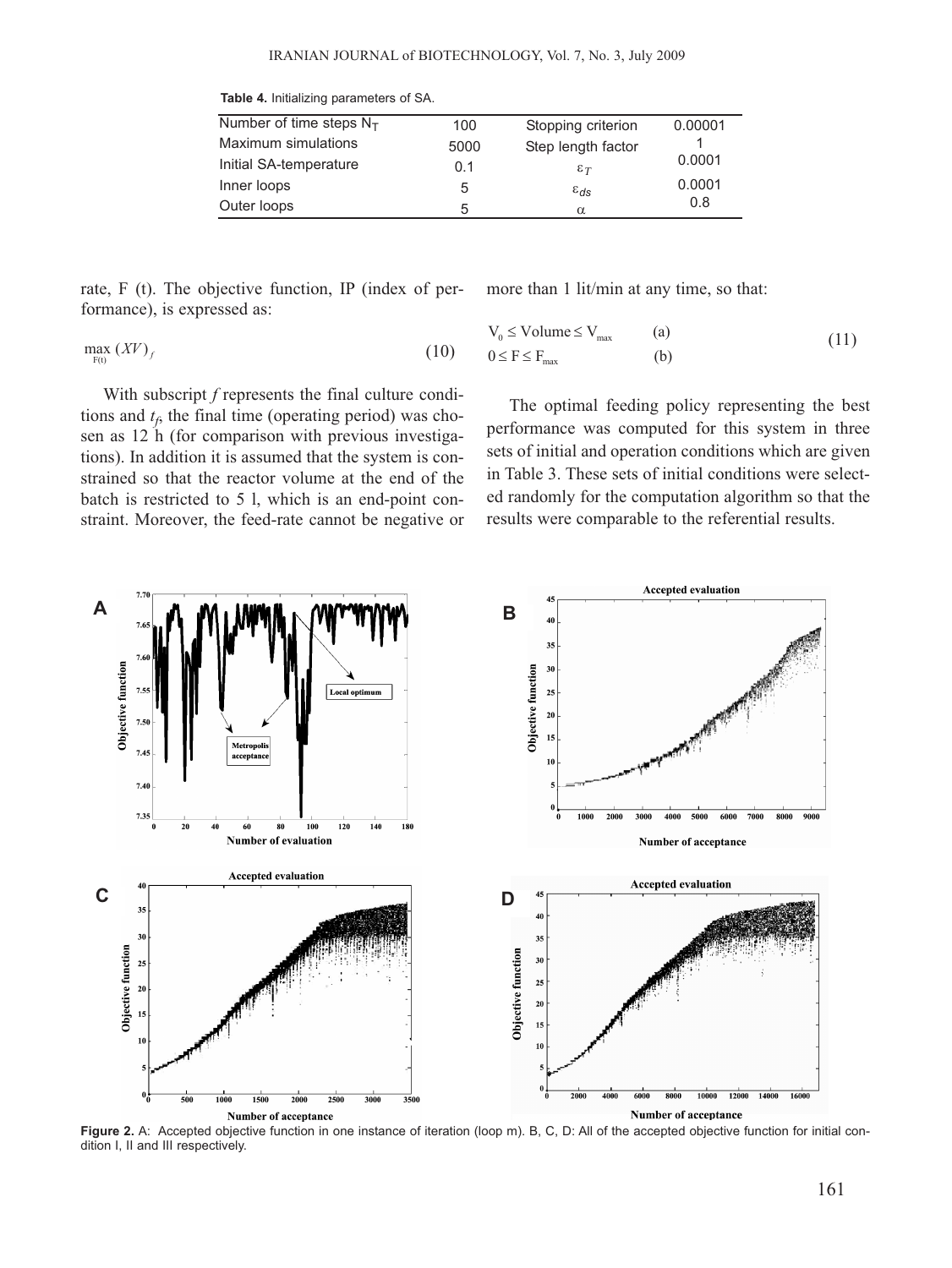#### Ghahremani *et al*.

**Table 5.** Changing some of kinetic key parameters used in culture simulation.

| <b>Increasing Scenario</b>                                       | Decreasing Scenario                                    |
|------------------------------------------------------------------|--------------------------------------------------------|
| $K_1$ = 0.0747 $\longrightarrow$ 1.1 $K_1$ <sup>*</sup> = 0.0822 | $K_1 = 0.0747 \xrightarrow{\times 0.9} K_1^* = 0.0822$ |
| $K_2$ = 0.476 $\xrightarrow{×1.1}$ $K_2$ <sup>*</sup> = 0.5236   | $K_2$ = 0.476 $\xrightarrow{\times 0.9} K_2$ *= 0.5236 |
| $K_5 = 0.15$ $\times 1.1$ $K_5 = 0.165$                          | $K_5 = 0.15$ $\times 0.9$ $K_5 = 0.165$                |





**Figure 3.** Profiles of initial condition I. A: optimal feed rate. B, C, D: are concentration of cell mass, glucose and ethanol respectively.

**Figure 4.** Profiles of initial condition II. A: Optimal feed rate. B, C, D: are concentration of cell mass, glucose and ethanol respectively.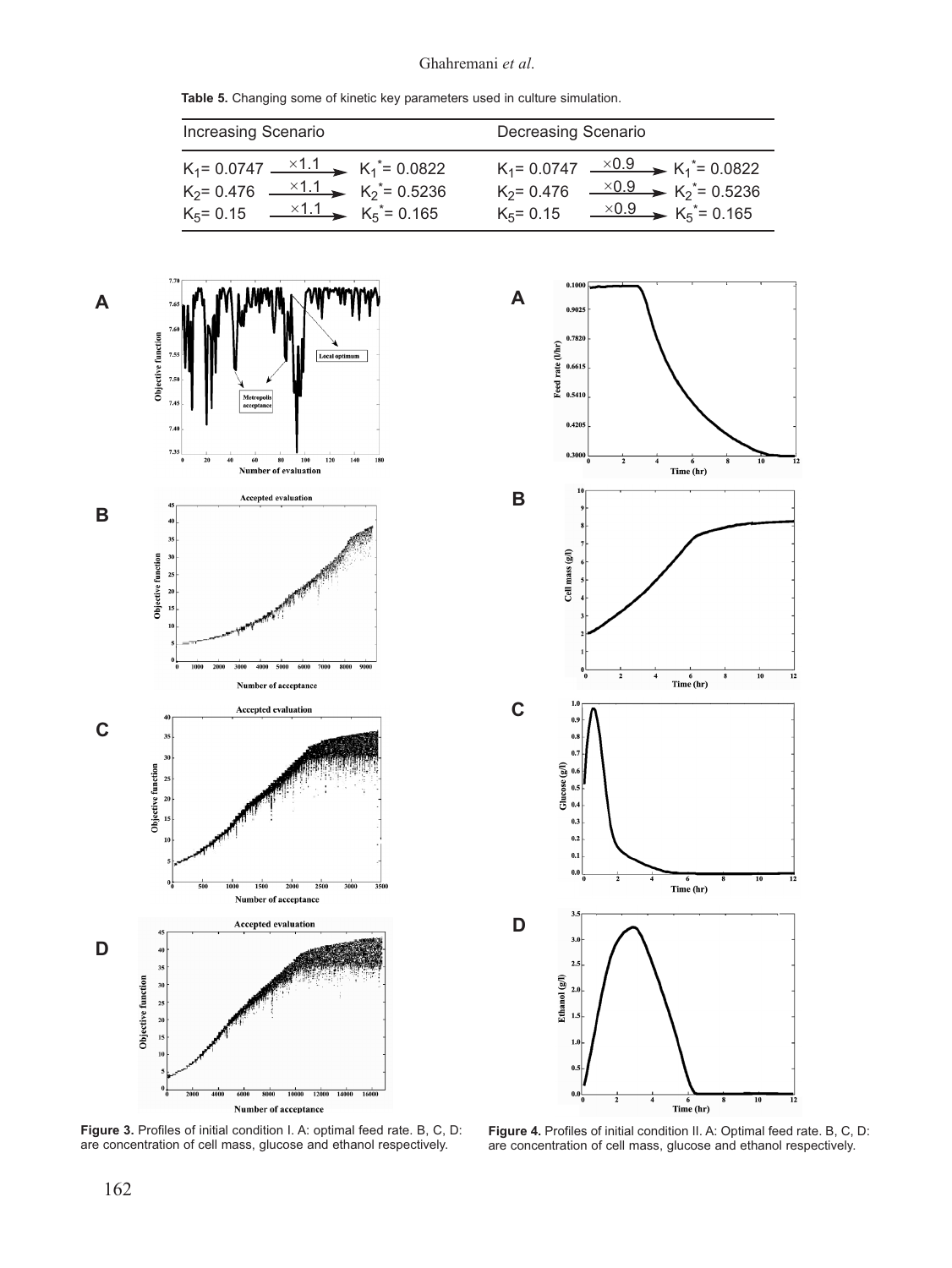**A**





Figure 5. Profiles of initial condition III. A: Optimal feed rate. B, C, D: are concentration of cell mass, glucose and ethanol respectively. **Figure 6.** Sensitivity analysis for case I by change in kinetic param-

eters.

### **RESULTS**

After choosing appropriate model and different random initial conditions and comparable with previous literatures, a computer program was written. Then in summary the simulations were done for various operational sets of Table 3. The results are shown in Figures 2-5. Some parameters are necessary to initializing of SA method; these parameters are given in Table 4. In addition the number of computing loop and trails and errors to become converged is presented in this Table.

The optimal glucose feed rate profiles (Figs. 3A, 4A, 5A) are computed for various initial conditions to investigate the effect of initial conditions on the opti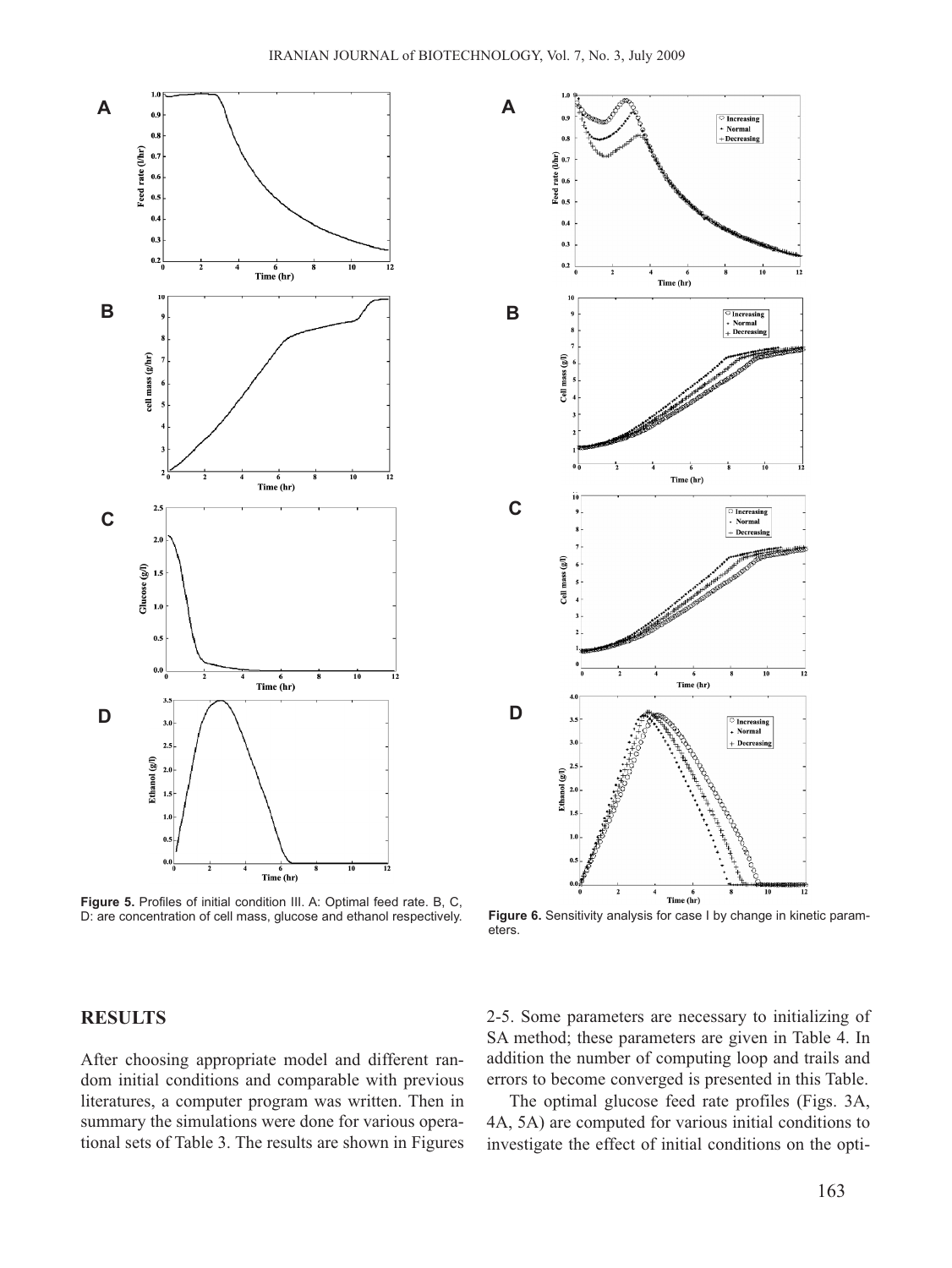mal operation of fed-batch backer yeast culture. For all cases the internal parameters of SA do not change, whereas initial condition for differential equations changed. The discrepancies between the graphs are natural because these graphs have obtained in different conditions.

The next issue to be addressed in this work is whether there is a scope for improving the optimization algorithm robustness. The proposed model input variables such as kinetic parameters may be changing, so need to refine the model data which were used in the optimization procedure. None of unwanted problems take place when a good optimization method was applied.

A sensitivity test was studied to discus about the effect some key variables identified as the decision variables in the optimization results; some of this variables are  $K_1$  and  $K_2$  which affect specific growth rate on glucose  $(\mu_G)$  and  $K_5$  which affects specific growth rate on ethanol  $(\mu_F)$ . The values of each of these variables were varied within a reassigned domain (10% increase and decrease) such as presented in Table 5, while the others were kept constant, to note the effects of variation on some calculated optimum profiles of initial condition I. outcome of entire analysis is presented in Figure 6.

## **DISCUSSION**

Evaluation of iteration of SA is shown in Figure 2. On the Figure 2. The objective functions which are accepted as the new points indicate that, metropolis acceptance decreases with rising number of evaluation, which definitely shows the impact of the annealing temperature on the metropolis value. As it is indicated from the Figure 2, it is likely that during the simulation process target equation falls in the local optimum amount. But the merit of the SA method is that it does not get stuck in these conditions and searching function continues until the inequalities conditions (equations 7, 8) are satisfied and the global optimum is found.

An important case which must be noticed is that the amount of the initial guess for next time step is the answer of previous time. Therefore, the significance of the choice of the first guess temperature and the initial values of the other internal parameters in the SA are taken into accounts in order that by the lower number of calculations we could arrive in the global optimum in conclusion according to Table 4.

The optimal glucose feed strategies for initial conditions I (low cell mass and glucose concentration) and II (higher cell mass concentration) are shown in Figures 3 and 4, which indicate the effects of the cell mass concentration. According to these results it is necessary to start the yeast fermentation process with a high glucose concentration (2-3 g/l) when the cell mass concentration is low. The results of the simulation in Figures 3B, 4B, and 5B show that by reducing the initial amount of the cell mass that was injected into the bioreactor (the case of I, II instead of III), the scope of cell mass during the fermentation lessens, and the ultimate integral amount of yeast which was produced in the bioreactor in this case is lower than the other conditions.

With the initial changes in conditions from I to II and to III and according to the Figures 3C, 4C, and 5C, it is indicated that the peak related to the glucose profiles is getting to removed by the increase both of the initial amount of glucose and cell mass concentration in the simulations. Consequently, what remain are the steady trends of glucose profile reduction through the time.

Ethanol is affected by these variations, in parallel. And its time range is approximately halved. Yeast cells consume the accumulated ethanol so the ethanol concentration decreases steadily. Thus, in an optimal fedbatch operation yeast cells consume both glucose and ethanol for their growth simultaneously, unlike sequential utilization in batch cultures.

Figure 5A shows the optimal feed rate profile at the initial high levels of glucose (case III, Table 3). High glucose concentration eliminates the need for glucose addition; therefore, fermentation starts with such as a batch period. The glucose concentration decreases steadily until the singular hyper surface is reached. Therefore after this time increasing in the glucose concentration has no effect on the feed rate profile and the ethanol concentration.

Feed rate at the primary times of case II, III reaches its maximum and leads to activation of constraint by equation 11.a. after approximately 3 h, ethanol reaches its maximum concentration and glucose vanishes. It leads to decrease in the feed rate culminating in constraint 11.a becoming loose.

Figure 6 show that there is just a slight difference between the former profiles and the recent profiles